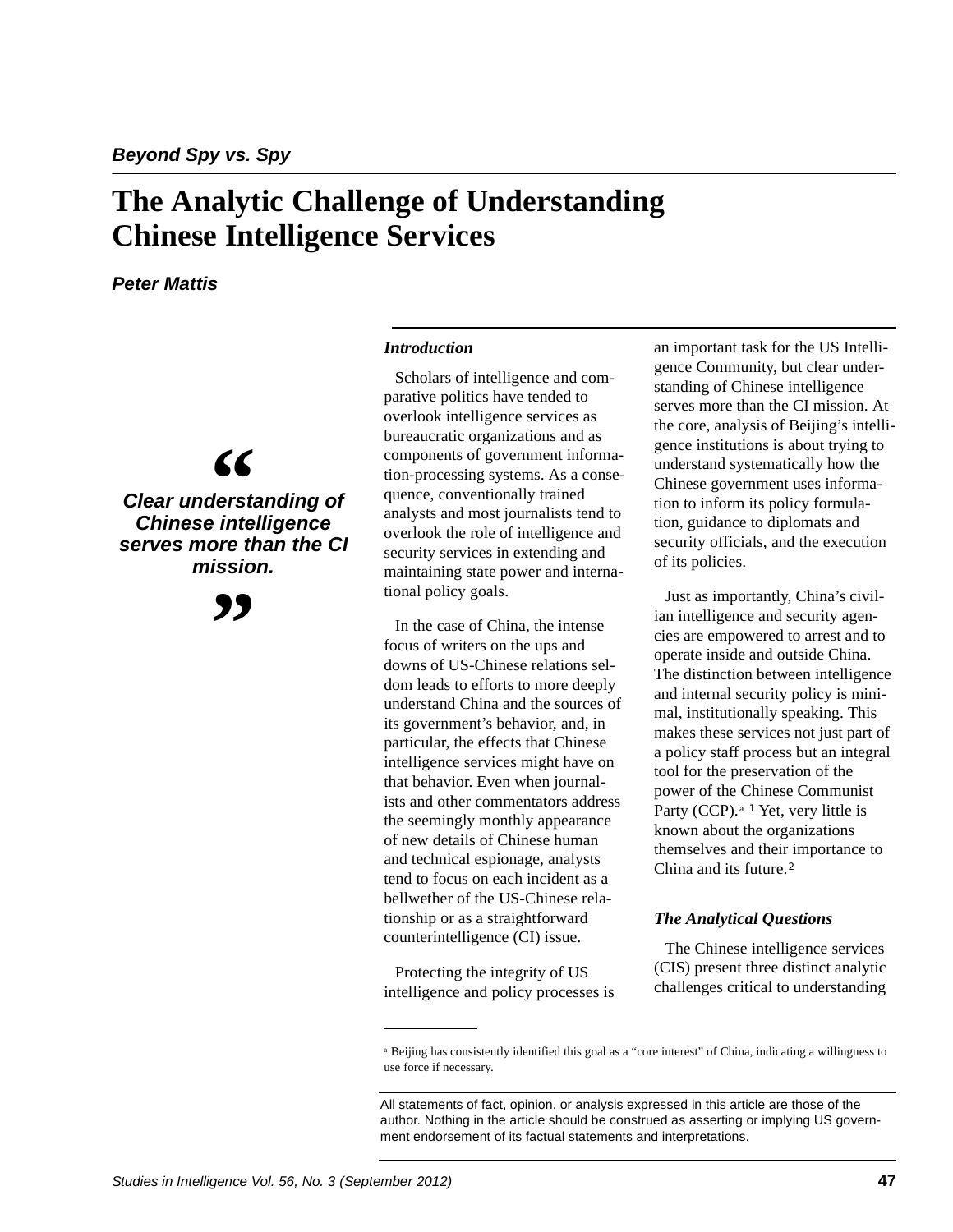*As Chinese foreign interests widen, Beijing increasingly will call upon the intelligence services.*

the future of China and US-Chinese relations.

## *The CIS and Domestic Political Activists*

First, insights into China's political future require analysis of the competition between domestic political activists and the security services. A decade ago, China's security state appeared to be eroding as modern communications technology swept across the country. Today, domestic intelligence agencies have adapted to the Internet and mobile communications and are capable of following electronic breadcrumbs left behind as people move through China's "informatized" (*xinxihua*) society. Whether the current regime stays in power or a political movement generates enough momentum for political reform will depend on how effectively China's internal security forces perform their work.

#### *Evolution of Chinese Intelligence*

The second issue to be watched is the evolution of the Chinese intelligence community, particularly on the civilian side. Internally oriented security services tend to reinforce the leadership's worst fears about potential adversaries, the United States in particular,<sup>3</sup> and China's civilian intelligence organizations both focus on internal security.

The degree to which Beijing resolves the issues of overlapping jurisdictions—or, at least, insulates the foreign intelligence function from internal security—will help determine the tone and relative objectivity of foreign intelligence products reaching the leadership. As

Chinese foreign interests widen, Beijing increasingly will call upon the intelligence services to provide inputs to assessments of the intentions of states capable of harming China's interests abroad.

#### *Information Processing Systems*

The final challenge is evaluation of the Chinese intelligence community's information processing systems. The civilian ministries include national, provincial, and local elements, which operate under competing horizontal and vertical lines of authority. The military intelligence services under the General Staff Department compose China's only all-source intelligence capability, but the mechanics of intelligence fusion in the People's Liberation Army (PLA) are opaque.

How these agencies collect, process, and disseminate intelligence affects Chinese behavior, and, with the rise of cyberspace issues, the volumes of information are potentially staggering and difficult to manage. Knowing how this system works is a prerequisite to ensuring US leaders can be certain US statements and acts are interpreted as they were intended.

In this essay I will outline a research agenda on the Chinese intelligence services built around these three challenges, and I will suggest some of the factors that should underpin future analysis.

❖ ❖ ❖

## *Fundamentals of Chinese Approaches*

Before addressing the analytic questions, I will briefly address some misunderstandings of the nature of Chinese intelligence operations. Many, perhaps most, US observers of Chinese intelligence have argued that the Chinese think about and collect intelligence in ways fundamentally different from Western or even Russian intelligence.

In large measure this perception stems from Chinese attempts to acquire, legally and otherwise, Western technology information to support Chinese modernization and economic priorities. These efforts have been equated with Chinese intelligence collection and have been labeled the "mosaic" or "grains of sand" approach. Chinese intelligence, it has been argued in this context, has four basic tenets:

- Chinese intelligence focuses on ethnic Chinese as sources;
- It relies on amateur collectors rather than professional intelligence officers;
- It does not use intelligence tradecraft familiar to Western services;
- It pursues high volumes of low-grade (if not entirely unclassified) information.4

This view falls down on both conceptual and empirical grounds. Conceptually, both US and Chinese analysts describe intelligence in similar terms—a specialized form of knowledge for reducing uncertainty during decision making. Empirically, the cases linked to the Chinese intelligence services—not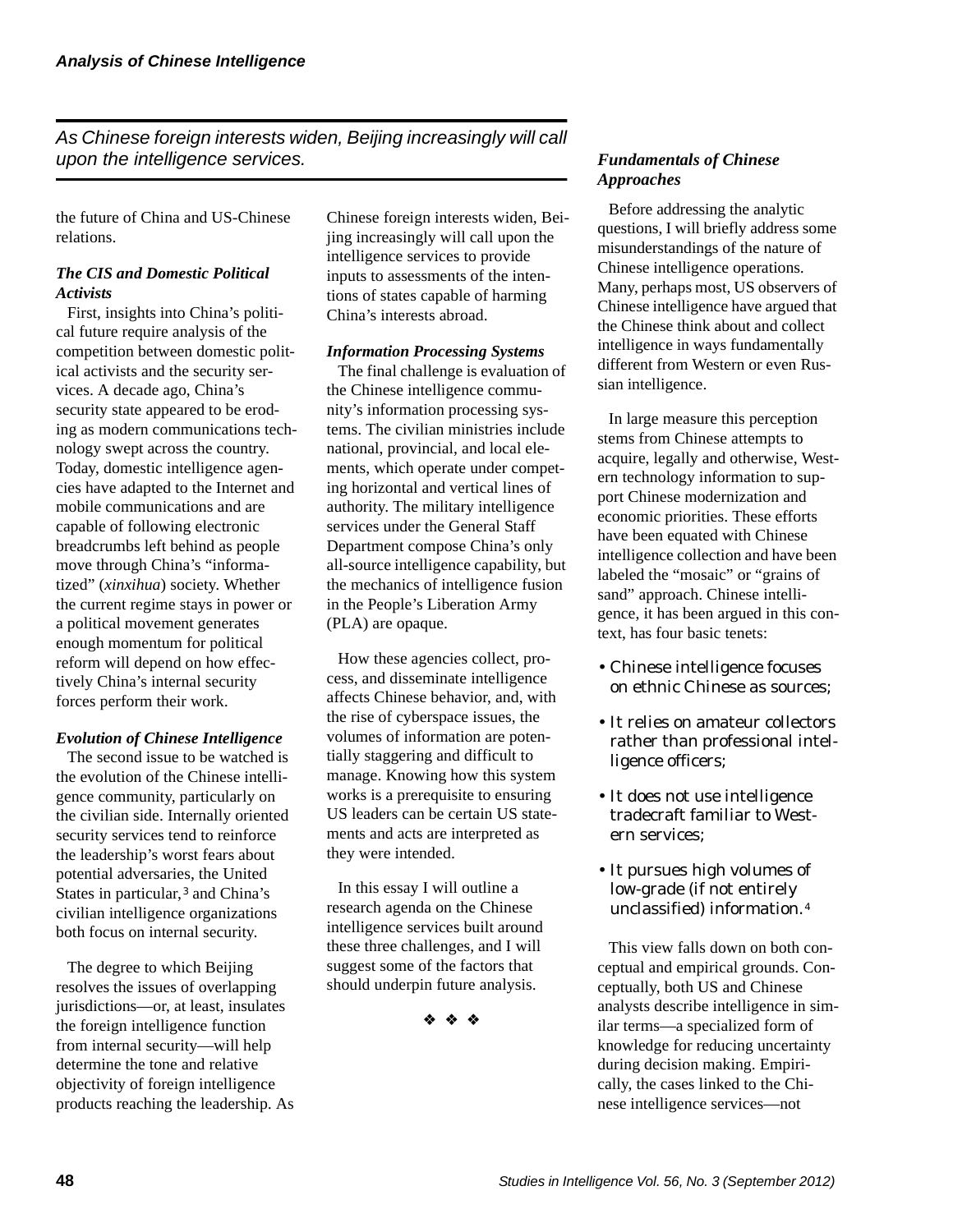simply the illegal activities of Chinese nationals or companies—demonstrate that professional Chinese intelligence officers use familiar tradecraft in formalized intelligence relationships with their sources. Additionally, cases are not limited to ethnic-Chinese whatever their nationality.a <sup>5</sup>

#### *Chinese Doctrine*

Chinese writings on intelligence bear remarkable similarity to familiar US definitions of intelligence functions and goals. Sun Tzu taught that "foreknowledge" (*xianzhi*) allowed commanders to outmaneuver opponents. More modern definitions range from "activating [catalytic] knowledge" (*jihuo zhishi*) to information to protect national security, domestic stability, or corporate interests in a competitive environment.<sup>6</sup>

Chinese military scholars today frame intelligence as a distinct subset of knowledge, defined by its relevance to decision makers and a competitive environment. Specifically, intelligence is transmittable (*chuandi xing*) and is knowledge that satisfactorily (*manzu xing*) resolves a specific decision-making problem. <sup>7</sup>

Empirically, Chinese intelligence officers consistently have demonstrated the use of widely practiced professional tradecraft, having successfully exploited for political and military intelligence purposes agents

with vulnerabilities familiar to any*familiar US definitions of intelligence functions and goals.*

*Chinese writings on intelligence bear remarkable similarity to*

one who follows the subject. The use of such tradecraft goes back to the most famous early known cases, Larry Wu-Tai Chin and Bernard Boursicot (M. Butterfly). The former began in the 1940s and latter in the 1960s.

Similar techniques have been applied in more recent cases—Gregg Bergersen, Chi Mak, James Fondren, and Tai-Shen Kuo. These revolved around a single Chinese intelligence officer, and possibly a second.<sup>8</sup> Each of these sources was paid for sensitive information and all were aware of an intelligence relationship.

#### *Consequences of the Conventional View*

Misapprehension of Chinese intelligence practices has consequences. Most basically, the "mosaic" or "grains of sand" concepts fail to guide the organization, prioritization, and execution of CI efforts against Chinese national and corporate intelligence threats because the concepts do not differentiate between the varied Chinese collectors and their motivations as well as their varied signatures and risks to the United States:

• The "mosaic" concept does not help clarify what aspects of Chinese information and tech-

nology collection are important, whether the collection is linked to Chinese intelligence services or not. If "Chinese intelligence" includes everything from the intelligence services to a corporation to a criminal entrepreneur, then the term becomes almost meaningless.<sup>b</sup>

- A belief that the Chinese rely on amateur operatives risks leading CI professionals to dismiss or be inattentive to the threat posed by China's professional services.<sup>9</sup>
- When economic espionage with no connection to the Chinese intelligence services is interpreted as "Chinese intelligence," less attention will be paid to what those organizations actually do. The Chinese intelligence services and the Chinese defense industries are distinct entities, although they may sometimes work for mutual benefit.
- The "grains of sand" concept focuses analytic attention on the CI risk individuals pose rather than on government intelligence services.

Still, it should be borne in mind that while the evidence shows that Chinese and US intelligence con-

<sup>&</sup>lt;sup>a</sup> The Chinese intelligence services have balanced finding targets with access and sources able to travel back-and-forth to China. That many of these individuals were ethnically Chinese is a function more of opportunity than intent, because China-based case officers have run most known Chinese operations. Moreover, many of Beijing's intelligence targets are, in fact, ethnically Chinese, such as Taiwan and overseas dissident groups—where foreigners are targeted, the results are cases like Boursicot's and Glenn Shriver's.

**b** After the Congressional investigation into the Chinese espionage scandals of the 1990s, the committee tried to warn future analysts to be clear in their distinctions. The Cox Committee's final report admonished that "those unfamiliar with Chinese intelligence practices often conclude that, because intelligence services conduct clandestine operations, all clandestine operations are directed by intelligence agencies. In the case of [China], this is not always the rule*."*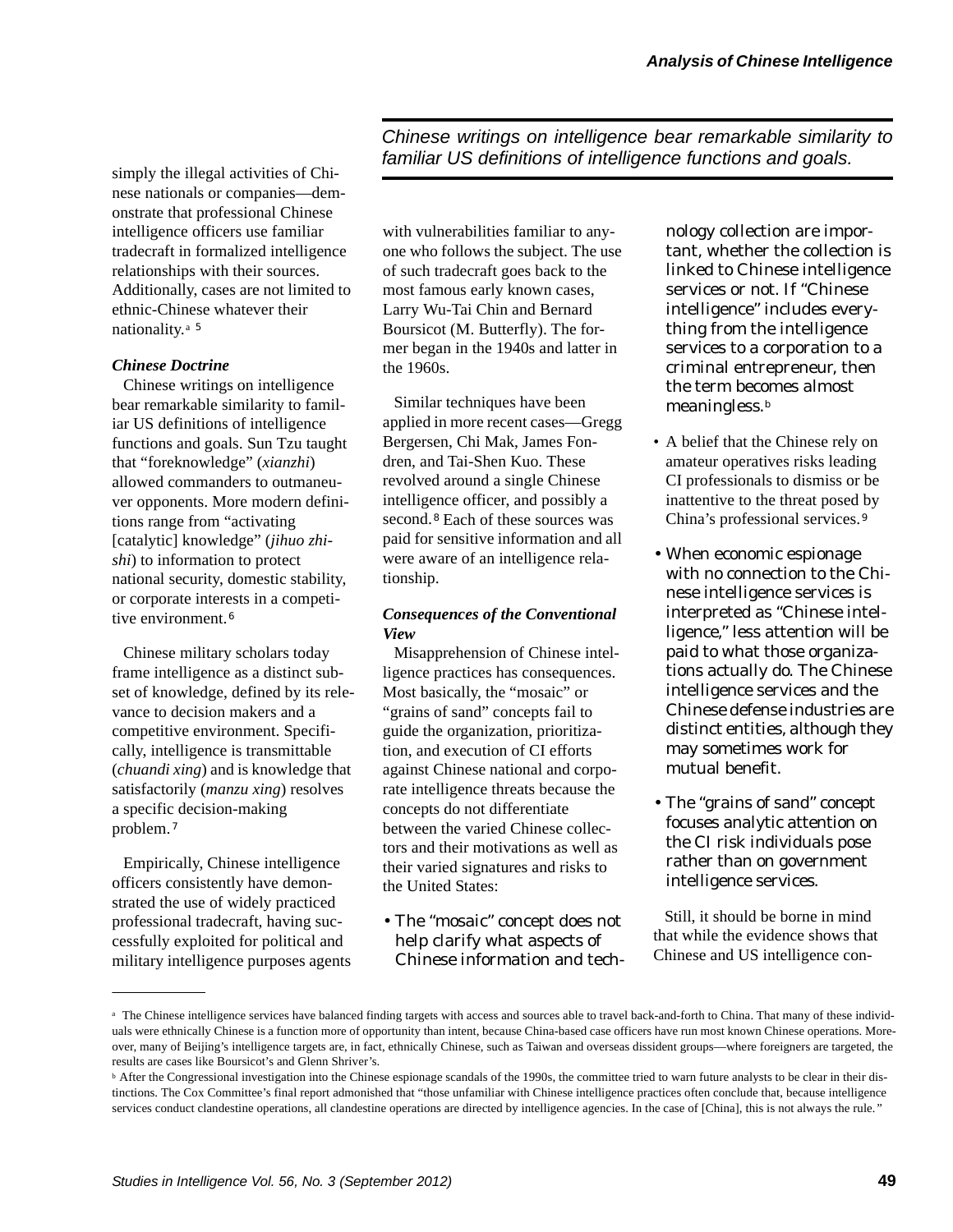*What Beijing really appears to be aiming for is creation of the capacity to create a panoptic state.*

cepts and methods may not be too far apart, intelligence organizations operate in the service of national policy. The needs and priorities of decision makers guide the activities of intelligence services and their operations.

Beijing and Washington are engaged in dramatically different competitions that need active intelligence support. For example, counterterrorism in both countries focuses on noticeably different problems. US intelligence agencies primarily are concerned with terrorists abroad and their efforts to go operational within the United States.

China, by contrast, confronts domestic terrorists that apparently have relatively fewer foreign links. The operational challenges related to collecting intelligence on these essentially different terrorist threats produce different kinds of intelligence activity. Observers should be careful not to go too far in describing the similarities between the two systems, especially given the differing cultures and ways of thinking. <sup>10</sup>

## *The Challenges*

Thinking of China's intelligence services as bureaucratic organizations raises questions of what functions they serve as part of the state's administrative apparatus and how well they perform those functions. Below, I will outline what I believe are the three principal analytic challenges to understanding the Chinese intelligence services and their relationship to the future of China and US-Chinese relations.

## *1. Assessing China's Internal Security Apparatus*

*Informed assessments of the capabilities and performance of China's internal security system may not have direct payoffs in terms of immediate US policy goals, but they are key elements in evaluations of China's stability—in turn a key factor in a number of US strategic interests in Asia. Analysis of China's internal security forces is the first step toward a net assessment of the competition between China's political reformers and its governing apparatus. While the United States may not wish to influence this contest directly, US policymakers should be aware of its progress and the viability of Chinese opposition.*

For at least the past 15 years, China has appeared precariously unstable; various sources have noted mounting unrest—now well over 100,000 "mass incidents" per year. 11 Reports and photographs of violent demonstrations in various places have given rise to analysis that "Beijing's control over the coercive system, as well as that system's capacity to maintain social control, appears to be slipping." <sup>12</sup>

Since that assertion was published in 2001, Beijing has reinvigorated its coercive apparatus. As the Chinese citizenry gained access to the Internet and mobile communications, the authorities have increased their investment in internal security. According to press reports, State Council budget figures for 2010 and 2011—even if not broken out by agency—show that the expenditures on internal security systems have

outpaced the cost of China's dramatic military modernization, coming in at \$95 billion compared to \$92 billion in 2010 and up to \$111 billion for 2012.<sup>13</sup>

Following several years of locallevel experimentation with intelligence-led policing, State Councillor and Minister of Public Security (MPS) Meng Jianzhu announced the nation-wide adoption of "public security informatization" (*gong'an xinxihua*) at an MPS conference in 2008. "Public security informatization" refers to the process of integrating information more closely into police operations, including both domestic intelligence gathering and information management components.

On the former, the MPS directs its officers to focus on collecting information about potential social disturbances. The most well-known example of the latter is the Golden Shield project, which is primarily about linking a variety of nationaland local-level databases with personal information collected from hotels, phone companies, and other businesses that require true-name registration. This data then can be aggregated and used to generate tasking for police stations automatically when a person-of-interest turns up in that jurisdiction.<sup>14</sup>

What Beijing really appears to be aiming for is creation of the capacity to create a panoptic state, a capacity that goes beyond what normally is thought of as domestic intelligence. In the CCP's leading journal, China's senior leader responsible for security and stability, Zhou Yongkang, laid out the desired "social management system" (*shehui guanli tixi*), which he said would include integrating MPS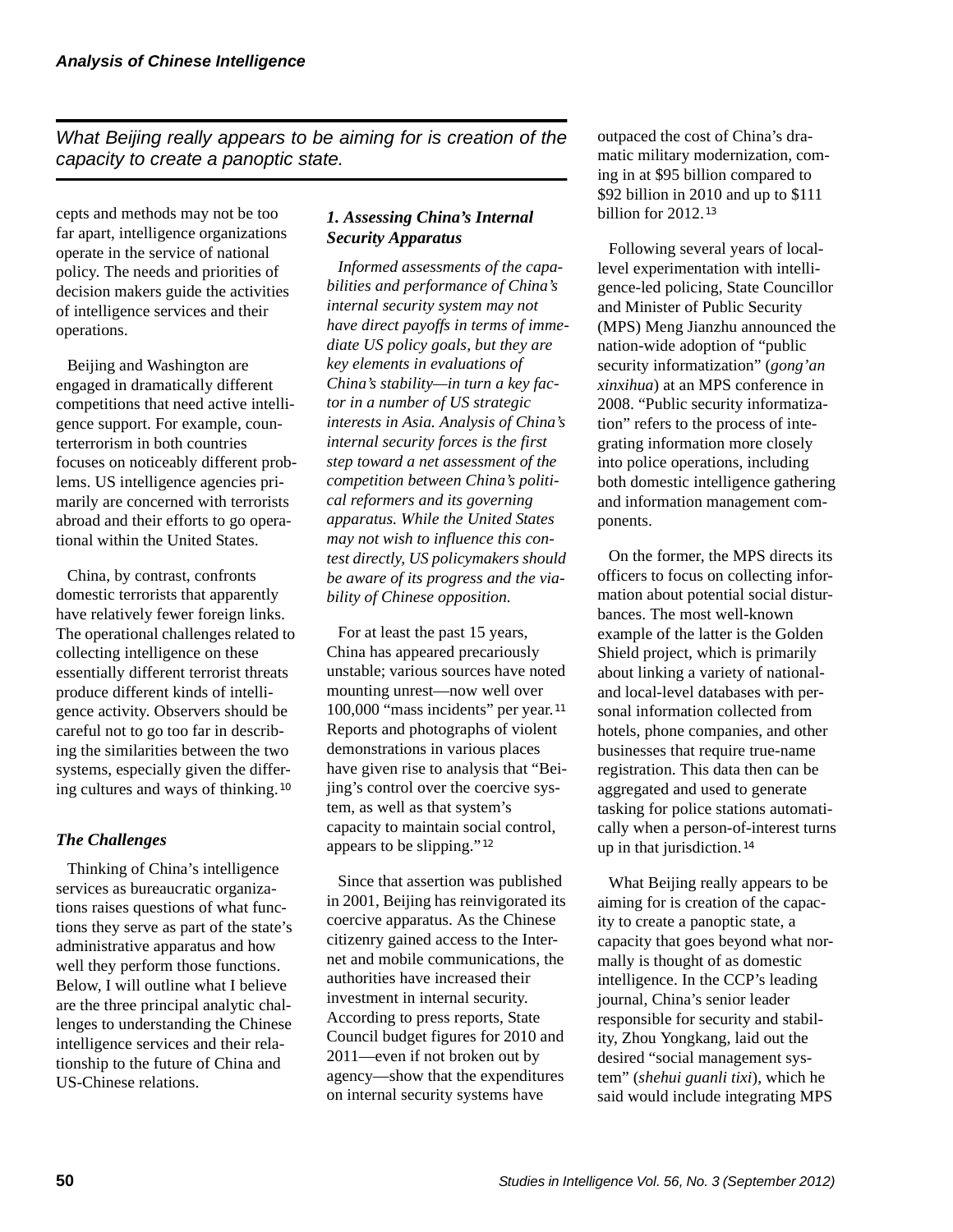intelligence with public opinion monitoring and propaganda to shape people's decision making about appropriate actions in the public sphere. <sup>15</sup>

Since the publication of Zhou's article, the MPS has launched two new efforts to change the level of its public engagement. On 27 September 2011, the MPS formally approved a nationwide policy for public security elements' use of microblogs to spread a ministry perspective and inform Chinese citizens about safety concerns.<sup>16</sup> In December 2011, the MPS also pushed police officers out of their stations as part of a campaign to win over the hearts and minds of the Chinese people—and to monitor public opinion. <sup>17</sup>

The idea of information control has deep roots in Chinese strategic thought and may provide insight into how Beijing is acting on its domestic ambitions. Beginning with Sun Tzu, Chinese strategists have envisioned a seamless web of counterespionage, information collection, agent provocateurs, and propagandists—what Sun Tzu called the "divine skein." <sup>18</sup>

Intelligence as information to support decision making is only one part of the overarching idea of achieving information superiority. For example, modern PLA strategists divided strategic information operations into multiple categories including manipulation of adversary decision making, intelligence and offensive counterintelligence, and efforts to erode or destroy an opponent's sensors, both human and technical.<sup>19</sup>

The question is whether these ideas permeate internal security and

*The idea of information control has deep roots in Chinese strategic thought.*

how far the MPS and MSS go in attempting to draw out potential dissidents—not just identifying already active subversive elements. <sup>20</sup>

The MPS rejuvenation fits within a broader strategy of localizing grievances while preserving the legitimacy of the central government in Beijing.<sup>21</sup> The visible signs that this strategy is working include examples of protestors in Guangdong Province, who, despite their problem with corrupt local officials, still appealed to Beijing. <sup>22</sup>

The potential ability to track millions of people and register their communications would support this strategy by making it easier to follow activists and malcontents wherever they go, physically and virtually. People like the lawyers Chen Guangcheng and Gao Zhisheng, artist Ai Weiwei, and authors Chen Wei, Yu Jie, and Liu Xiaobo are dangerous because they draw attention to systemwide grievances and directly challenge the CCP's role in perpetuating official abuse. <sup>23</sup>

The final question about the MPS and related security offices is what is their degree of political influence. Do the internal security forces merely execute policy or are they intimately involved in its creation—and, consequently, in CCP policymaking and strategy formulation? Little open-source material—other than published career information and public leadership functions—help in analyzing this question.

The largely unchronicled rise of the MPS during the past decade suggests Meng and his predecessor Zhou Yongkang are largely responsible for reforming the MPS and raising the profile of "social management" and "preserving stability."

Yet despite the growing importance of the CCP's efforts to monitor and shape an increasingly contentious Chinese society, 24 nowhere can be a found a public profile of either of these two men that analyzes their impact on policy or the organizations they oversee.

## *2. Evolution of the Chinese Intelligence Community*

*While analysts of Chinese intelligence activities often invoke China's long history of espionage, the Chinese intelligence community as currently constituted is less than 30 years old. While culture matters, institutions are affected by much more—including incentives, leadership attention, and measurements of performance. Assessments of developing bureaucratic and political relationships may be difficult, even impossible, using only open-source material, but clearer understanding of them will help US intelligence and policymakers understand the conflicting interests that will shape the Chinese intelligence apparatus and its contribution to Chinese policymaking, especially as Beijing's interests abroad grow and create new bureaucratic space and possibly greater influence for the intelligence service most able to respond to leadership needs.*

Since its creation in 1983, the Ministry of State Security (MSS) has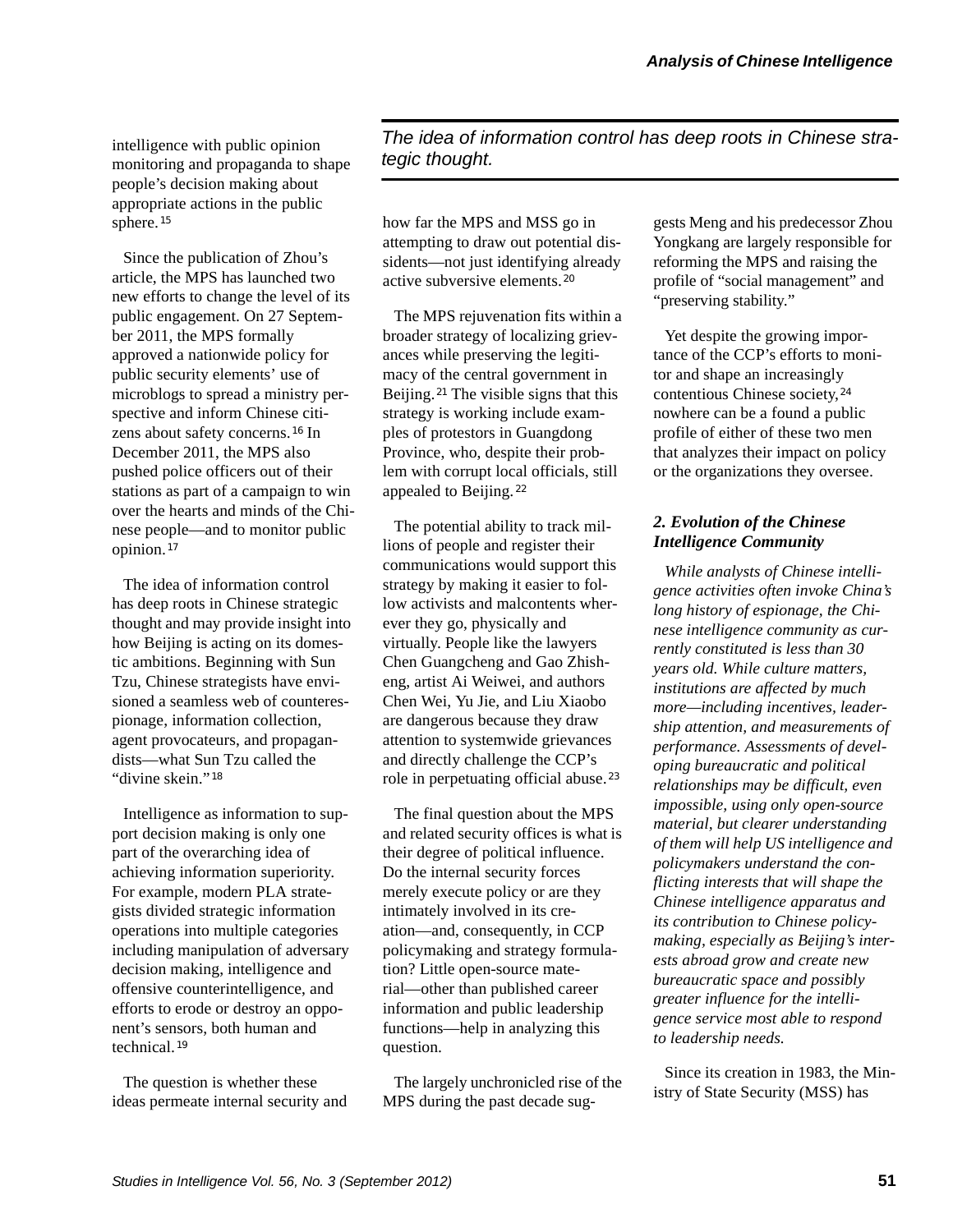*Recent developments suggest Beijing may be placing more emphasis on the MSS and other intelligence services to develop more capable foreign intelligence capabilities.* 

fought to carve out its operational and policy space from the Ministry of Public Security. When Beijing created the MSS, it fused the remnants of the CCP's Investigation Department with the intelligenceand counterintelligence-related components of the MPS.

The first minister of state security had been a senior vice minister of public security. Thus, the MSS lacked a distinct identity, drawing as it did from several organizations that were still in the process of reconsti-

#### **Chinese Intelligence and Security Services a**

#### **Civilian**

*Ministry of State Security* (MSS) Counterespionage and Counterintelligence; Foreign Intelligence; Domestic Intelligence

*Ministry of Public Security* (MPS) National Police; Domestic Intelligence;

#### **Military**

*Second Department of the People's Liberation Army* (PLA) *General Staff Department* (2PLA) Foreign Intelligence; Defense Attaché System; Imagery Intelligence; Tactical Reconnaissance

*Third Department of the PLA General Staff Department* (3PLA)

Signals Intelligence

tuting from the chaos of the Cultural Revolution (1966–76). <sup>25</sup>

Recent developments suggest Beijing may be placing more emphasis on the MSS and other intelligence services to develop stronger foreign intelligence capabilities. The first sign was the selection of Geng Huichang as the new MSS chief in a ministerial shakeup in August 2007. Geng became the first minister with a foreign affairs, rather than internal security, background. He reportedly served as a professor at the MSSaffiliated Beijing International Relations Institute and as a scholar, and later director, at the MSS think tank, the China Institutes of Contemporary International Relations. <sup>26</sup>

A second sign is the emergence since 2008 of PRC intelligence operations conducted entirely outside of China. Until then, no exposed Chinese espionage case occurred without operational activity inside China —that is, no operation occurred without a physical connection to China. The Swedish first identified the new approach in 2008, when they uncovered Chinese intelligence officers in the Chinese embassy in Stockholm who had recruited a Uyghur émigré to spy on fellow émigrés in Europe and beyond. The Germans may have identified the second, alleging the existence of a spy ring run by a Chinese intelligence officer out of the Chinese consulate in Munich in 2009. Last year a case involved the Taiwan Army's director of telecommunications and electronic information, who was recruited in Bangkok. <sup>27</sup>

Understanding is also needed of the role of military intelligence (especially 2PLA) in any competition for shares of the state budget and for influence within the central leadership. Chinese military modernization, especially the PLA's development of precision-guided weaponry, has created a new need for timely tactical intelligence—targeting and data guidance, as well as information to guide bomb damage assessments, for example.<sup>28</sup> While 2PLA has been known as "China's  $CIA$ ,"<sup>29</sup> the military's need for more intelligence support would have created pressure for 2PLA to focus more on military requirements rather than national policymakers.<sup>30</sup>

Chinese policymakers—with the exception of two civilian members of the Central Military Commission —can exercise little direct influence over the PLA. Thus the PLA's intelligence needs could lead it to monopolize intelligence resources or underinvest in capabilities that might otherwise go to meet the requirements of the central leadership. If PLA intelligence resources become more internally directed, as suggested by senior personnel appointments,  $31$  then Beijing may lose an alternative to the internally oriented civilian security and intelligence apparatus.

A second factor to be understood is the degree to which bureaucratic inertia and the influence of the internal security elements of the Chinese intelligence and security apparatus affect developments. The civilian organizations, the MPS and MSS, report to the political-legal system (*zhengfa xitong*) overseen by Zhou Yongkang, who also sits on Politburo Standing Committee. His portfolio emphasizes preserving internal stability (*weihu wending gongzuo*)

<sup>a</sup> Other major intelligence and security departments not specifically discussed in this essay include the Fourth Department of the PLA General Staff Department (4PLA); the Liaison Office of the PLA General Political Department; the intelligence departments of the PLA Navy, PLA Air Force, and Second Artillery; and the State Secrecy Bureau.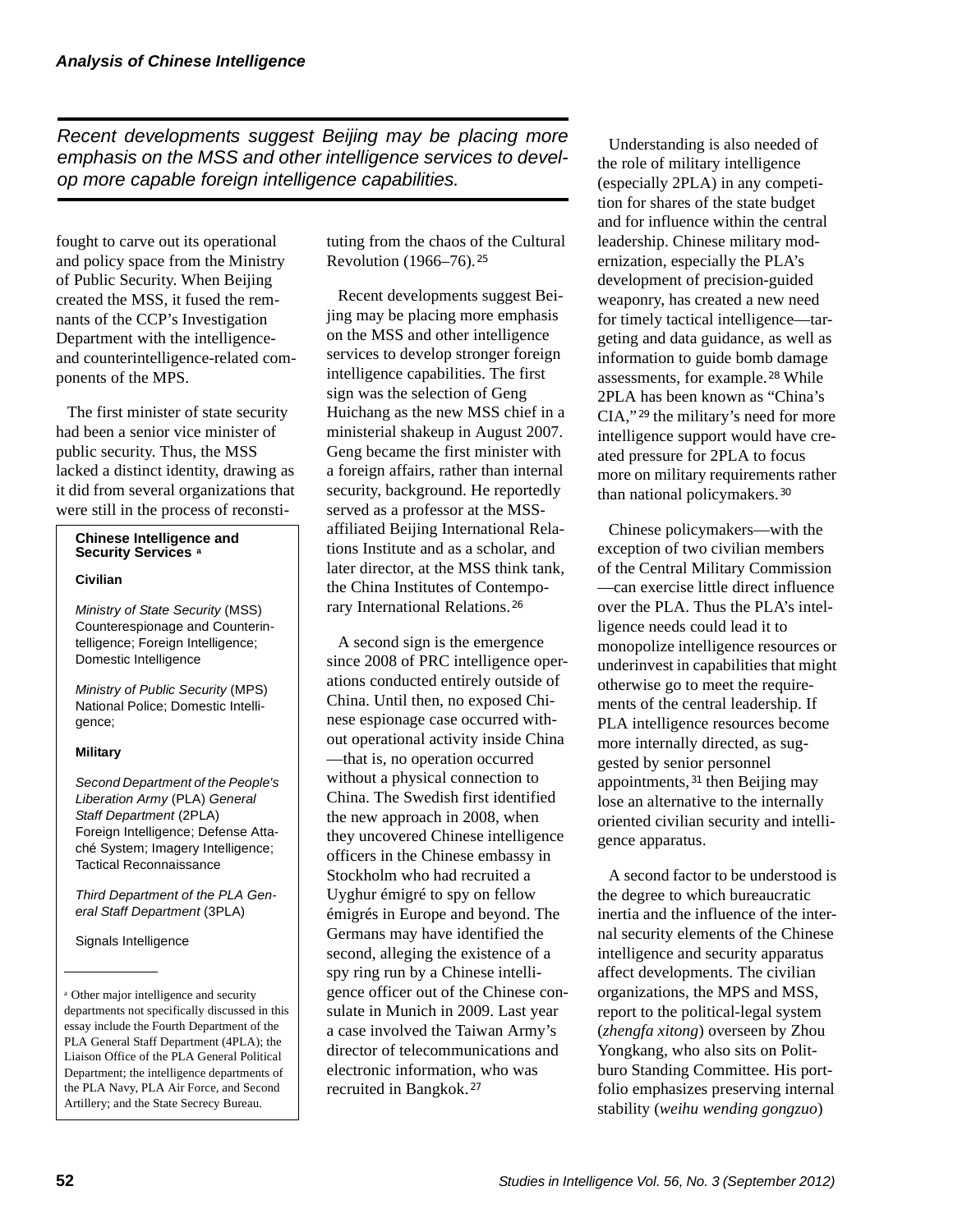press, Zhou does not sit on any of the foreign policymaking bodies, such as the Foreign Affairs Leading Small Group (FALSG).<sup>32</sup> The minister of state security only gained an FALSG seat in 1998. <sup>33</sup>

Both civilian ministries also have substantial portions—probably the majority—of their personnel in provincial departments or local bureaus, which report to the provincial and local party committees in addition to their home ministries. Foreign affairs however are not handled at the subnational level, encouraging these local MPS and MSS units to focus on provincial, rather than national, concerns like internal stability.

## *3. Understanding the Chinese Intelligence Processing System*

*If US policymakers hope to shape the way China exercises its growing*  influence in the world, <sup>34</sup> they will *require clear understanding of how Chinese intelligence interprets official US statements and intelligence about the United States its services collect and evaluate. Will information the United States purposefully transmits reach China's senior civilian and military decision makers? How it is interpreted will depend on the biases and underlying assumptions about the United States that each of the services have, subjects we know little about. Without answers to such questions the risk will be high that US statements and actions will be misinterpreted.*

In part the answers to such questions lie in understanding the ideo-

*It is highly likely that whatever reaches the top will have been* and, according to the Hong Kong *influenced by local procedures and biases.* 

> logical and political prisms through which Chinese officials at multiple levels view the United States. In part the answers lie in the institutional frameworks through which intelligence about the United States flows and the ways in which the Chinese manage intelligence derived from the new digital world of large data.

#### *Institutional Frameworks*

China, like the United States, has separate civilian and military organizations, but it also has components of national security and intelligence distributed throughout provincial and, in some cases, lower levels. This is true both for civilian ministries, which have provincial and lower level bureaus, and for PLA intelligence organizations. An excellent military example is the Third Department of the PLA's General Staff Department (3PLA). The 3PLA—responsible for signals intelligence, computer network reconnaissance (cyber), and technical countermeasures—has offices and technical reconnaissance bureaus in each of China's seven military regions and several major cities, 35 and it is likely that the Chinese services have their own training and procurement units in these areas. If so, it follows that regional differences in performance and equipment will exist throughout the PLA's intelligence organizations. <sup>36</sup>

With multiple levels between the sources of intelligence and China's leadership, it is highly likely that whatever reaches the top will have

been influenced by local procedures and biases.<sup>37</sup> Understanding how each of China's intelligence organizations processes reports, identifies important issues, and validates information will be key to understanding how Chinese perceptions are shaped.<sup>a 38</sup> Even if understanding these processes does not provide the insights British signals intelligence did into German intentions, it forms the beginnings of serious assessment and awareness.

A related question is to what extent are institutional and procedural biases reflected in the public writings of Chinese intelligence-affiliated analysts. Examples are the works of analysts at the military intelligence–run China Institute of International and Strategic Studies and the MSS-run China Institutes of Contemporary International Relations.<sup>39</sup> Are their writings useful in understanding how PLA and MSS intelligence analysts filter and interpret world events and foreign intentions?

#### *Large Data Processing*

The reported scale of China's hacking activities suggests terabytes of data may be finding their way to Chinese intelligence organizations. 40 What happens to the data there remains unknown. The intricacy of China's civilian and military security and intelligence organizations and the variety of services they are presumed to provide to a multitude of government organizations make it

a Students of deception basically come to the same conclusions about what makes deception—influencing an adversary to make disadvantageous decisions by denying or supplying information—function well. Would-be deceivers need time, control over their own information, channels through which pass information, and the ability to monitor the adversary's thinking and behavior.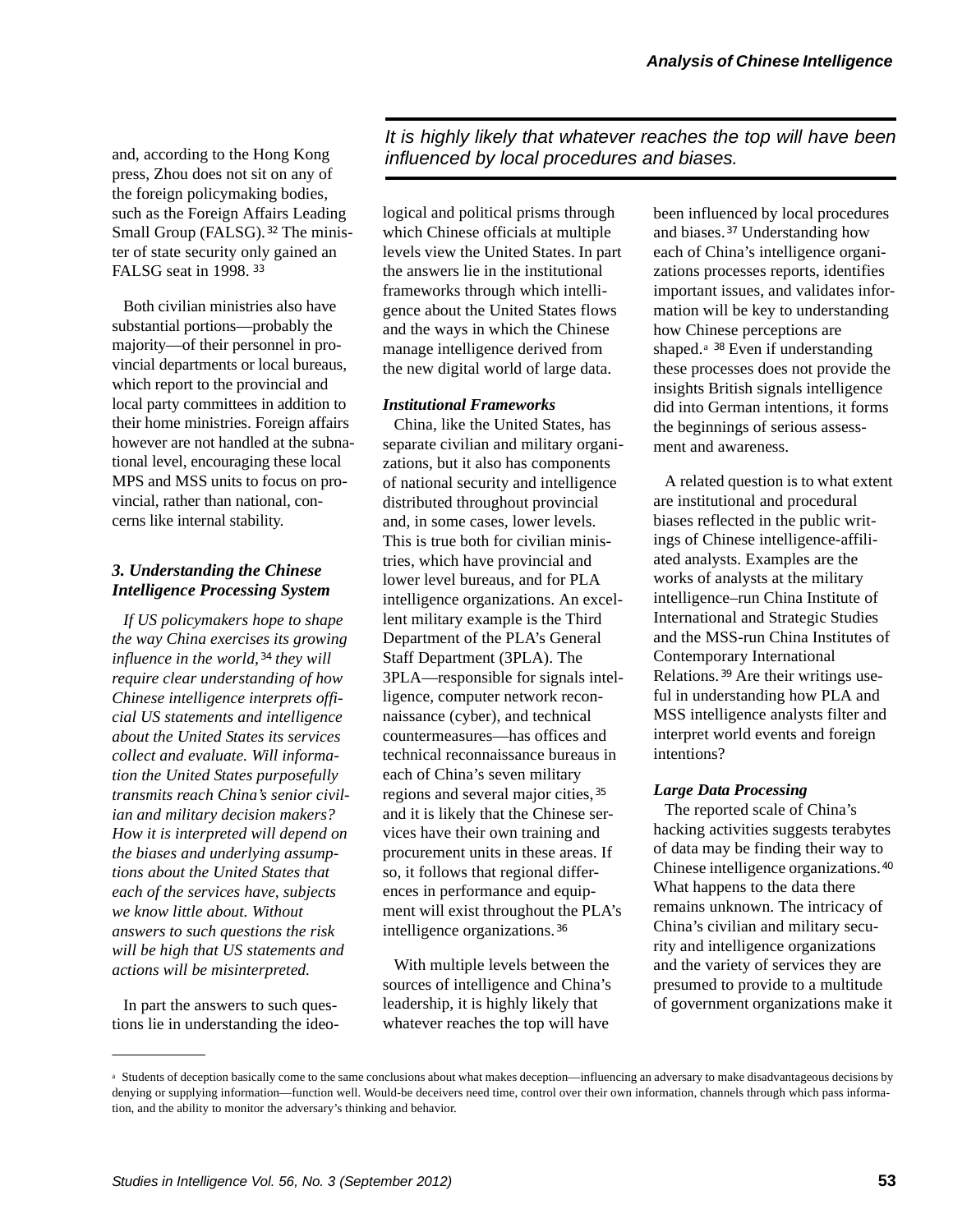*Ferreting out of internal, generally secret, processes may seem irrelevant to national policy or the daily diplomatic and commercial relations, but it is no less important for analysts and policymakers to understand.*

difficult, if not impossible, to examine solely through open sources.

Key questions include how will the Chinese take on the challenge of processing vast amounts of data that human beings, even in the large numbers Chinese intelligence presumably could recruit, are unable to process. The challenge goes well beyond simple translation problems or conversion of data into searchable formats by organizations with different bureaucratic practices and jargon. How exploitation of such data adds value to Chinese leaders and policymakers is yet another question—one which Western services have probably not even begun to address, let alone resolve.

## *Conclusion*

China's intelligence services have long been underanalyzed as major bureaucratic organizations and components of state power. This may have mattered relatively little during China's inward-looking and underdeveloped years. Today, its leaders are significant players on the world stage, and understanding how and what they learn about the world and how they formulate their policy choices is more important than ever.

Given the complex choices the Chinese face, it is likely that their intelligence services will play an even greater role than they have in the past.<sup>41</sup>

The intelligence and intelligence analysis challenges the Chinese face will look familiar to many US analysts:

- Determining sources of energy and maintaining the security of delivery routes.
- Protecting Chinese officials and citizens working abroad.
- Preserving markets for Chinese goods and defense of key supply chains, among many others.

All of these interests will put pressure on the intelligence services to be more active abroad against a wide variety of targets, both official and not. How intelligence performs missions in support of these and other goals will also serve as indicators of Chinese national policy, and possibly in some cases as indicators of independent policymaking in the services.

❖ ❖ ❖

At the same time, understanding Chinese intelligence remains crucial to understanding the state of China's internal stability, although this topic cannot be watched solely from an intelligence perspective—the pace of economic development, indications of the PLA's loyalty to the CCP, and signs of the party's cohesion are other keys.

Recent Western misconceptions about Chinese intelligence operations and insufficient scholarly attention to intelligence organizations have limited awareness of how these institutions actually function, but, as China's influence grows and domestic unrest continues, failure to remedy these deficiencies will be to the detriment of the United States and others with similar policy perspectives.

Finally, open-source researchers are likely only to be able to establish the broad contours and systemic pressures under which Chinese intelligence operates. They may also be able to offer the questions in need of research. But much of that research involves the ferreting out of internal, generally secret, processes. That work may seem irrelevant to broad national policy or the daily blow-byblow of diplomatic and commercial relations, but it is no less important for analysts and policymakers to understand.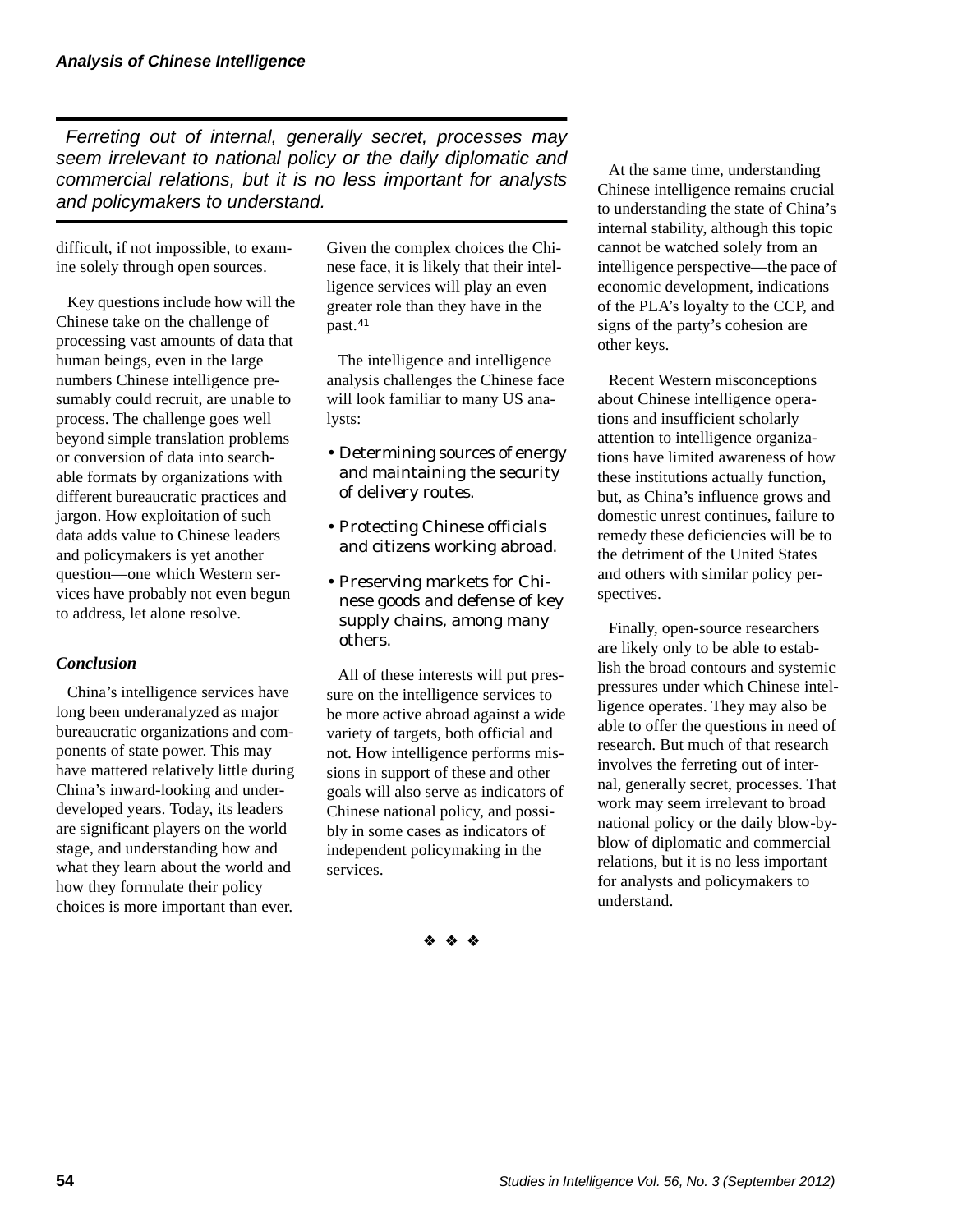#### *Endnotes*

1. See, *China's Peaceful Development*, Information Office of the State Council, People's Republic of China, 6 September 2011.

2. Ely Ratner and Steven Weber, "American Policy toward China: Getting Beyond the Friend-or-Foe Fallacy," New America Foundation Policy Paper, June 2011. For example, many analysts and commentators focus on the Chinese People's Liberation Army's (PLA) new equipment and senior most leaders at the expense of analyzing doctrine, internal self-assessments of PLA modernization, and training exercises that are more critical to Beijing's ability to use force. See, Dennis Blasko, "China in 2012: Shifting Perspectives–Assessing the PLA from the Ground Up," *Jamestown Foundation China Brief* 12, no. 2 (20 January 2012).

3. Christopher Andrew, "Intelligence, International Relations, and Under-Theorisation," *Intelligence and National Security* 19, no. 2 (2004): 170–84; Michael Herman, *Intelligence Services in the Information Age.* (London: Frank Cass, 2001), 19–20.

4. For the three most accessible descriptions of the "mosaic," "grains of sand," or "human-wave" approach to intelligence collection, see David Wise, *Tiger Trap: America's Secret Spy War with China* (New York: Houghton Mifflin Harcourt Publishing Company, 2011), 5–19; "Special Report: Espionage with Chinese Characteristics," *StratFor*, 24 March 2010; and Howard DeVore, *China's Intelligence and Internal Security Forces* (Coulsdon, UK: Jane's Information Group, 1999). For a separate analysis of the validity of these propositions for Chinese intelligence related to the Glenn Duffie Shriver case, see, Peter Mattis, "Shriver Case Highlights Traditional Chinese Espionage," *Jamestown Foundation China Brief* 10, no 22 (5 November 2010).

5. The Chinese intelligence services have balanced finding targets with access and sources able to travel to and out of China. That many of these individuals are ethnic Chinese is in part of a function of the fact that most operations have been managed by intelligence officers inside China and in part a reflection of Beijing's concern for Chinese dissidents abroad and developments in Taiwan. See Peter Mattis, *Chinese Intelligence Operations Reconsidered: Toward a New Baseline*, M.A. Thesis, Georgetown University (April 2011).

6. Chen Jiugeng, "Guanyu qingbao he xinxi [Regarding Intelligence and Information]," *Qingbao Zazhi* (Journal of Information) 19, no. 1 (January 2000): 4–6.

7. Yan Jinzhong, *Junshi qingbao xue* [*The Study of Military Intelligence*] (Beijing: Shishi chubanshe, 2003), 12; Cheng Lei, "Qingbao yuan yu qingbao genyuan [Intelligence Sources and Intelligence's Roots]," *Tushuguan zazhi* [Library Journal], No. 3 (1994), 16–18.

8. Wise, *Tiger Trap*, 221–26, 238.

9. This deficiency shows in the publication record. Of the books and articles written on Chinese intelligence, only three, however minimally, examine the Chinese intelligence services as organizations and a fourth explores public security within the context of governance. For the former, see, Eftimiades, *Chinese Intelligence Operations*; Eftimiades, "China's Ministry of State Security Comes of Age in the International Arena," *Intelligence and National Security*; and Devore, *China's Intelligence and Internal Security Forces*. For the latter, see, Murray Scot Tanner and Eric Green, "Principals and Secret Agents: Central Versus Local Control over Policing and Obstacles to 'Rule of Law' in China," *The China Quarterly* no. 191 (September 2007): 644–70.

10. These differences can be explained both psychologically and philosophically, see, respectively, Richard Nisbett, *The Geography of Thought: How Asians and Westerners Think Differently…And Why*, (New York: The Free Press, 2003); Robert Ames and Bruce Hall, *Thinking through Confucius* (Albany, NY: State University of New York Press, 1987).

11. "Mass incidents" presumably refer to riots or other kinds of public demonstrations against local authorities. The last official statistics were released in 2006 and placed the number of mass incidents around 90,000. Leaked figures and Chinese scholars' estimates range as high 180,000 per year in more recent years. See, Barbara Demick, "Protests in China over Local Grievances Surge, and Get a Hearing," *Los Angeles Times*, 8 October 2011; Jeremy Page, "Wave of Unrest Rocks China: Threats to Social Order Increasingly Hit Cities, Bringing Iron-Fist Response," *Wall Street Journal*, 14 June 2011.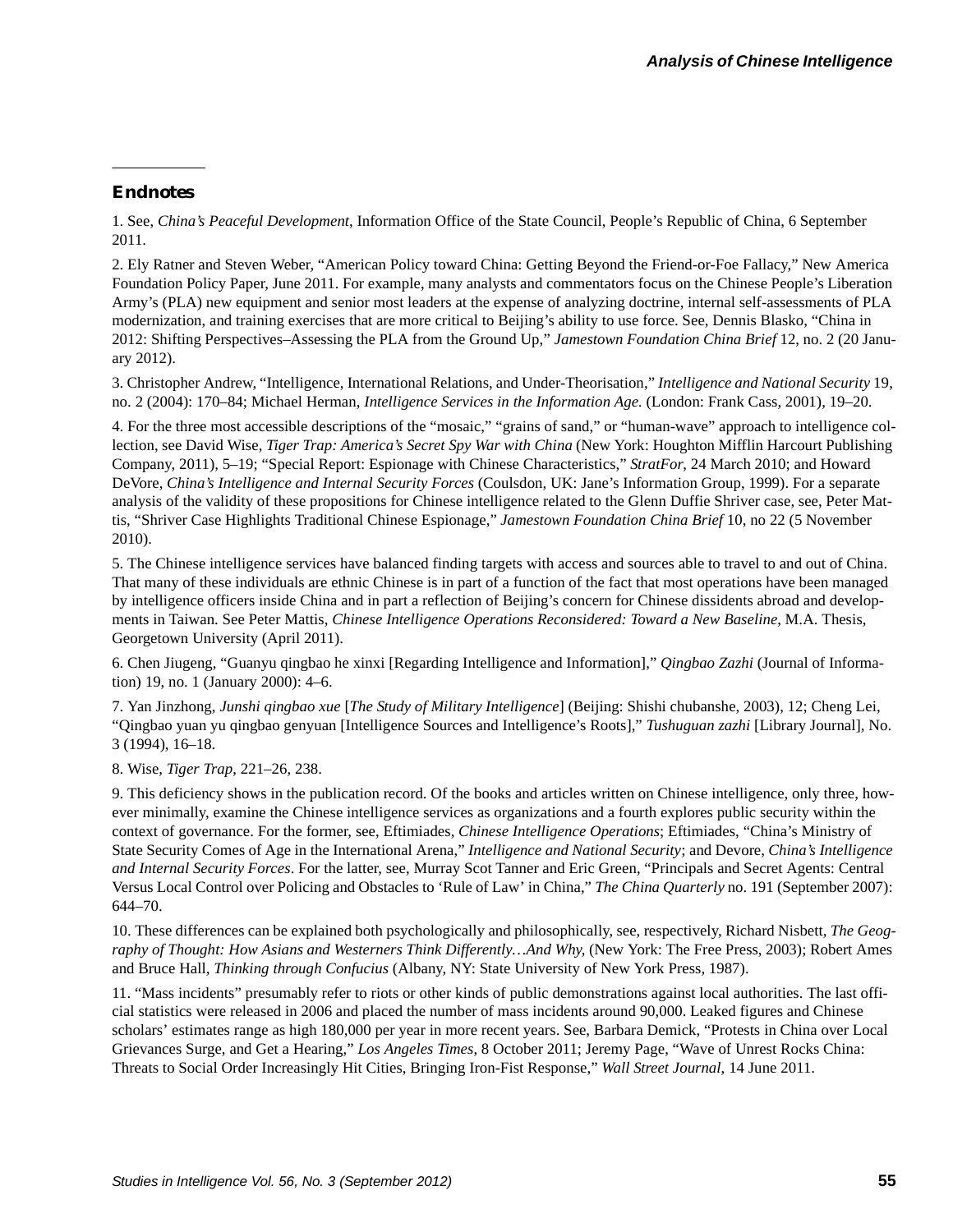12. Murray Scot Tanner, "Cracks in the Wall: China's Eroding Coercive State," *Current History* 100, no. 647 (September 2001): 243.

13. Leslie Hook, "Beijing Raises Spending on Internal Security," *Financial Times*, March 6, 2011; "China boosts domestic security spending by 11.5 pct," *Reuters*, 5 March 2012.

14. Peter Mattis, "China's Adaptive Approach to the Information Counter-Revolution," *Jamestown Foundation China Brief* 11, no. 10 (3 June 2011).

15. Zhou Yongkang, "Jiaqiang he chuangxin shehui guanli; jianli jianquan zhongguo tese shehui zhuyi shehui guanli tixi [Strengthen and Innovate Social Management; Construct a Sound Social Management System under Socialism with Chinese Characteristics], *Qiushi* [Seeking Truth], 1 May 2011.

16. "Gong'an bu: ba gong'an weibo jianshe cheng jingwu gongkai xin pingtai [MPS: Let microblog construction take police openness to a new level]," Xinhua, 27 September 2011; Liu Yang and Wu Min, "Gongkai wei xian fuwu wei ben; zunzhong junzhong shunying minyi; goujian juyou xianming tese de gong'an weibo jun [Place openness first and be service-oriented; respect the masses and heed public opinion; construct a public security microblogging group with distinct characteristics]," *China Police Daily*, 27 September 2011. See also, Peter Mattis, "Public Security Officially Joins the Blogosphere," *Jamestown Foundation China Brief* 11, no. 16 (30 September 2011).

17. Liu Xuegang, "Renmin gong'an bao kaizhan ruhe tigao qunzhong gongzuo nengli da taolun [China Police Daily reports a great discussion over how to improve capability for mass work]," *Renmin Gong'an Bao* [China Police Daily], 31 January 2012.

18. Michael Warner, "The Divine Skein: Sun Tzu on Intelligence," *Intelligence and National Security* 21, no. 4 (August 2006): 483–92.

19. Peng Guangqian and Yao Youzhi, *The Science of Military Strategy* (Beijing: Academy of Military Science, 2005), 340–343; Li Yueli, "Lun junshi qingbao zuozhan [On Military Intelligence Warfare]," *Qingbao Zazhi* [Journal of Information] 21, No. 7 (July 2002): 99–100.

20. The idea of infiltrating potentially dissenting sectors of society continues to be present, see, Li Anjin, "Mao Zedong tongyi zhanxian sixiang de dangdai jiazhi [The Contemporary Value of Mao Zedong's 'United Front' Thinking]," *Xuexi Shibao* [Study Times], 8 August 2011. For a full explanation of "united front" activities during the Chinese revolution, see, Lyman Van Slyke, *Enemies and Friends: The United Front in Chinese Communist History* (Stanford: Stanford University Press, 1967).

21. Cheng Li, "Think National, Blame Local: Central-Provincial Dynamics in the Hu Era," *China Leadership Monitor* 17 (Winter 2006).

22. Sui-Lee Wee, "Chinese Rebel Villagers Vow March to Press Complaints," *Reuters*, 19 December 2011.

23. Mattis, "China's Adaptive Approach to the Information Counter-Revolution."

24. Joseph Fewsmith, "Social Management' as a Way of Coping with Heightened Social Tension," *China Leadership Monitor* 36 (Winter 2012).

25. "Communist China: The Political Security Apparatus—Part II Destruction and Reconstruction 1965–1969," POLO Paper No. 37, CIA Directorate of Intelligence, 28 November 1969 (Declassified May 2007).

26. Peter Mattis, "Assessing the Foreign Policy Influence of the Ministry of State Security," *Jamestown Foundation China Brief* 11, no. 1 (14 January 2011).

27. Amber Wang, "Sex Lured Taiwan General to Become China Spy," *Agence France Presse*, 9 February 2011; "TECRO Representative: Lo Hsien-che Posted to Thailand, Not United States [*zhu mei guan yuan: luo xianzhe zhu tai fei zhu mei*]," *China Times* [zhongguo shibao], 9 February 2011; "Lo Hsien-che Spies for Mainland; President Demands Thorough Investigation and Strengthening of Protection of Secrets [*luo xianzhe she gong die; zongtong yaoqiu che cha, zuo hao mimi baowei*]," *China Times* [zhongguo shibao], 9 February 2011; Rich Chang, "General Arrested, Accused of Spying," *Taipei Times*, 10 February 2011.

28. Luo Tianwen, Liu Ying, Liu Shoushuo, Tan Haifeng, and Wu Di, "Junshi qingbao gongzuozhong mubiao yaohai panding yanjiu," *Qingbao Zazhi* [Journal of Information] 29, no. 6 (June 2010): 107–109.